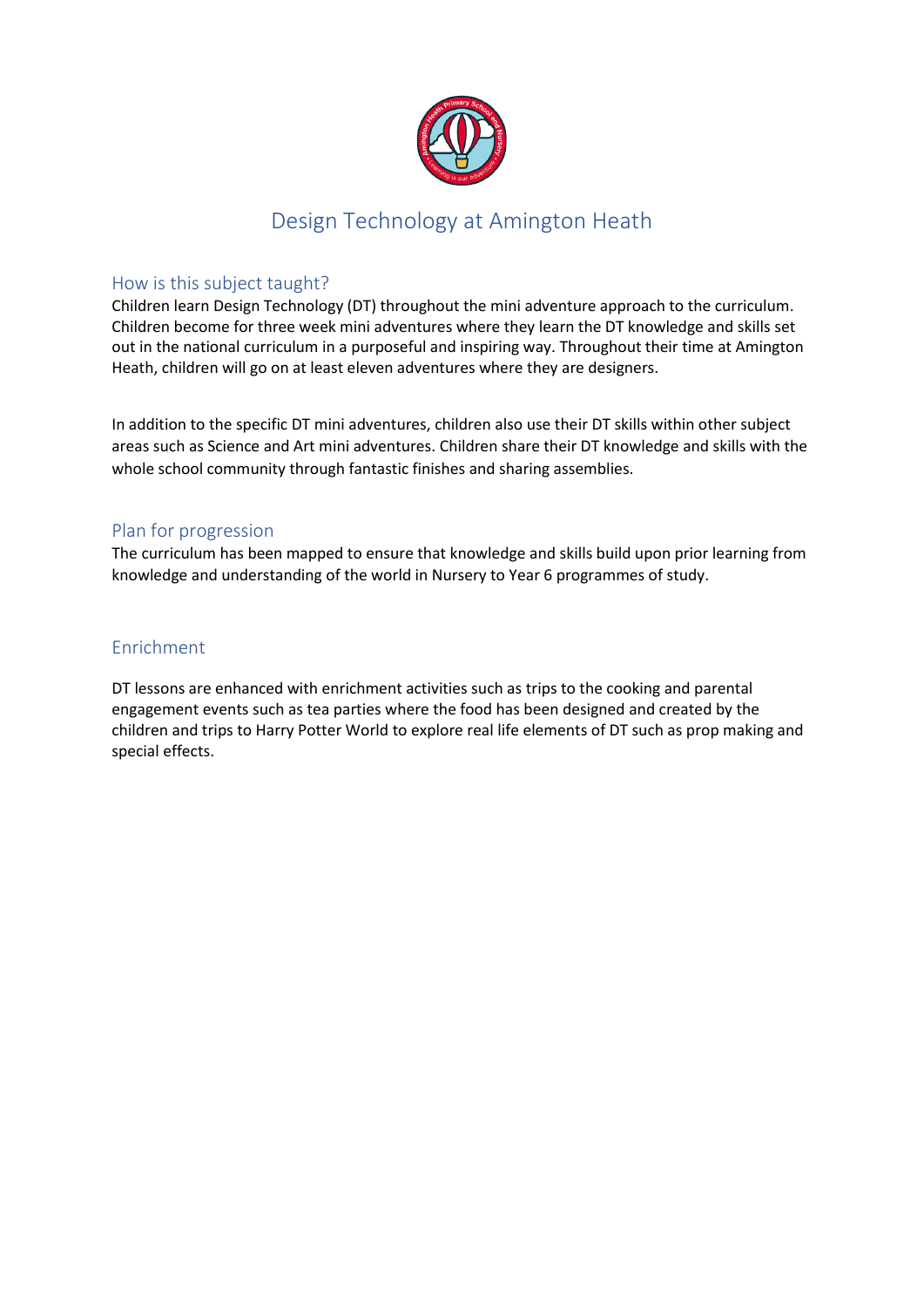# Mini Adventure outcomes - Whole School progression in DT:

| ×<br>۰. |
|---------|
|---------|

| What the children will be learning to do:       | How to support/ teach this:                         |
|-------------------------------------------------|-----------------------------------------------------|
| EAD-0-3 years                                   | Stimulate children's interest in modelling-         |
| Explore different materials, using all of their | *Provide a wide range of found materials -          |
| senses to investigate them. Manipulate and      | Junk, blocks, clay, soft wood, card, fabric and     |
| play with different materials.                  | materials of different textures.                    |
| Use their imagination as they consider what     | *Provide appropriate tools and joining methods      |
| they can do with different materials.           | for the materials offered                           |
| Make simple models which express their          | <b>Encourage young children to explore</b>          |
| different ideas.                                | materials/resources finding out what they           |
|                                                 | are/ what they can do, and decide how they          |
|                                                 | want to use them.                                   |
| EAD-3-4 years                                   | Offer opportunities to explore scale-               |
|                                                 | *Long strips of wallpaper                           |
|                                                 | *Child size boxes                                   |
|                                                 | *Different surfaces to work on- paving, floor,      |
|                                                 | tabletop, easel                                     |
|                                                 | Listen and understand what children want to         |
|                                                 | create before offering suggestions.                 |
|                                                 | *Invite artist, craftspeople into the setting, as a |
|                                                 | range of ideas for the children to draw on.         |
|                                                 |                                                     |
| Create closed shapes with continuous lines and  | Help children to develop their drawing and          |
| begin to use these shapes to represent objects  | model-making. Encourage them to develop             |
|                                                 | own creative ideas.                                 |
| <b>EAD-Reception age</b>                        | *Provide children with a range of materials to      |
|                                                 | construct with                                      |
|                                                 | *Teach children different techniques for joining    |
|                                                 | materials                                           |
|                                                 | *Provide a range of materials and tools and         |
|                                                 | teach children how to use them with precision-      |
|                                                 | promote independence.                               |

#### Year 1

| Mini adventure | <b>Outcomes</b>                                                                                                                                                                                                                                                                                                                                                                                                                                                                                             |
|----------------|-------------------------------------------------------------------------------------------------------------------------------------------------------------------------------------------------------------------------------------------------------------------------------------------------------------------------------------------------------------------------------------------------------------------------------------------------------------------------------------------------------------|
| Towers and     | <b>SUMMARY</b>                                                                                                                                                                                                                                                                                                                                                                                                                                                                                              |
| <b>Turrets</b> | Children need to know how to attack a castle to save the princess!<br>Children must use a range of effective joining techniques to create an<br>effective and strong structure with which to defeat the enemy or save<br>the princess.<br><b>Adventure Outcomes:</b><br>1. Generate, develop, model and communicate ideas through drawings<br>and mock ups.<br>2. Select from and use a wide range of materials<br>3. Build structures, exploring how they can be made stronger, stiffer<br>and more stable |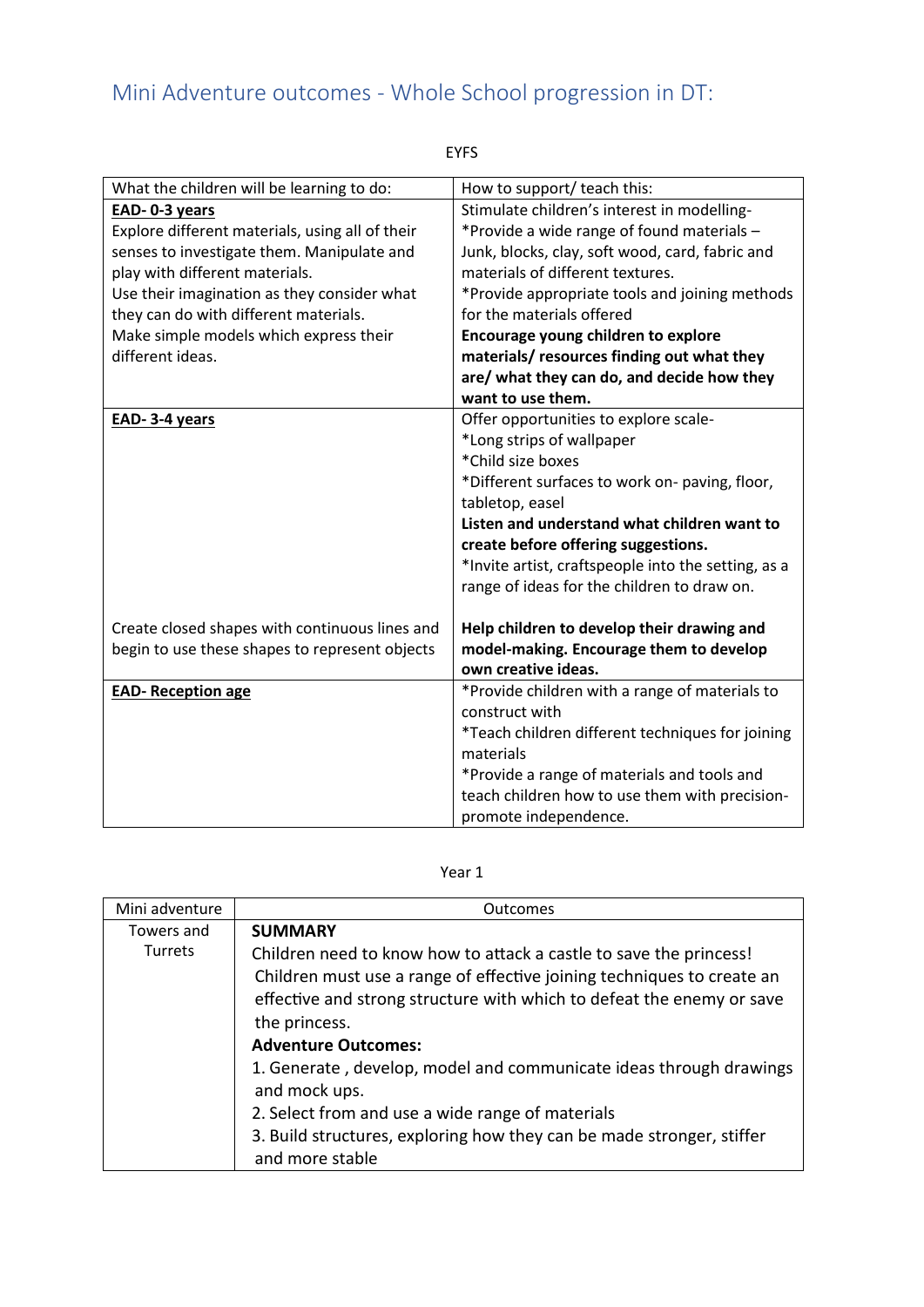| Bright Lights, | <b>SUMMARY</b>                                                            |
|----------------|---------------------------------------------------------------------------|
| Big City!      | Children explore the Eatwell plate and find out the principles of healthy |
|                | eating. They use this knowledge to plan and prepare a delicious           |
|                | healthy snack for Paddington and work to persuade him it's a tastier      |
|                | and healthier option to a marmalade sandwich.                             |
|                | <b>Adventure Outcomes:</b>                                                |
|                | 1. Use the basic principles of a healthy and varied diet to prepare       |
|                | dishes                                                                    |
|                | 2. Understand where food comes from.                                      |
|                | 3. Make simple choices that improve their health and wellbeing;           |

| Mini adventure   | Outcomes                                                                         |
|------------------|----------------------------------------------------------------------------------|
| Moon Zoom        | <b>SUMMARY</b>                                                                   |
|                  | Children to develop their understanding of wheels and axels to design            |
|                  | and create a moon buggy fit for an alien. They use junk modelling                |
|                  | techniques to create the body of the moon buggy.                                 |
|                  | <b>Adventure Outcomes:</b>                                                       |
|                  | 1. Generate, develop, model and communicate ideas through talking                |
|                  | and drawing                                                                      |
|                  | 2. Select from and use a wide range of materials to perform practical            |
|                  | tasks                                                                            |
|                  | 3. Explore and use mechanisms                                                    |
| Lotions, Potions | <b>SUMMARY</b>                                                                   |
| and Nibbles      | Children further develop their knowledge of healthy eating, exploring            |
|                  | why the body needs a range of food types. They grow their own foods              |
|                  | and use these to create a delicious selection of foods (e.g. pinwheel            |
|                  | pizzas) for a Mad Hatter's Tea Party.                                            |
|                  | <b>Adventure Outcomes:</b>                                                       |
|                  | 1. Use the basic principles of a healthy and varied diet to prepare              |
|                  | dishes                                                                           |
|                  | 2. Understand where food comes from                                              |
|                  | 3. Know how to keep healthy and well.                                            |
| Rio De Vida      | <b>SUMMARY</b>                                                                   |
|                  | The Carnival has come to town! Children need to create a bright and              |
|                  | colourful mask to use in their final dance performance. They use paper           |
|                  | mache to create the base and decorate using a range of materials.                |
|                  | <b>Adventure Outcomes:</b>                                                       |
|                  | 1. Design purposeful and appealing/ functional products                          |
|                  | 2. Select from and use a range of materials and components including<br>textiles |
|                  |                                                                                  |
|                  | 3. Explore and evaluate a range of products                                      |

| Year 2 |  |
|--------|--|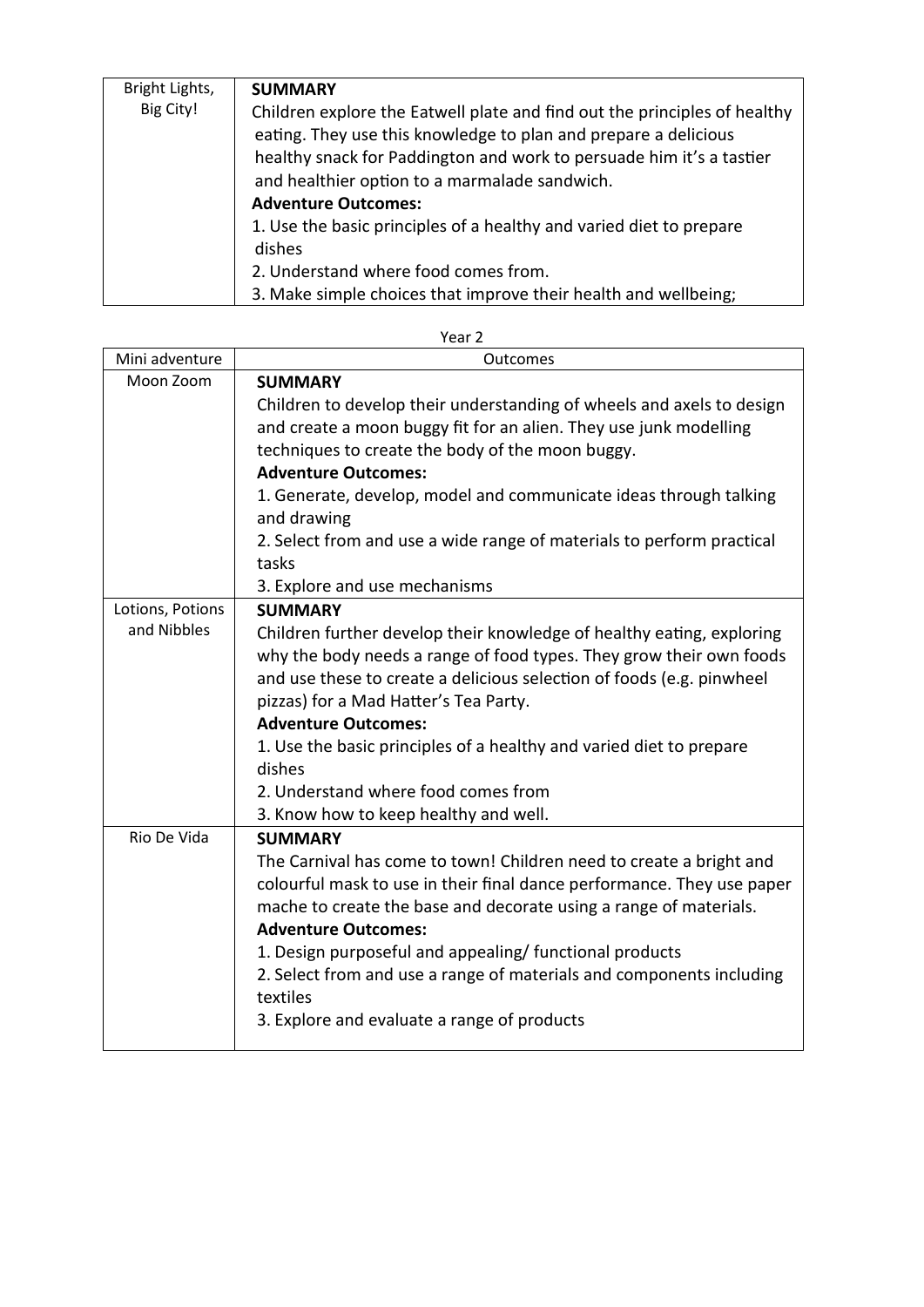| v<br>e e<br>×<br>× | ۰, |
|--------------------|----|
|--------------------|----|

| Mini adventure | <b>Outcomes</b>                                                                                                                                                                                                                                                                                                                                                                                                          |
|----------------|--------------------------------------------------------------------------------------------------------------------------------------------------------------------------------------------------------------------------------------------------------------------------------------------------------------------------------------------------------------------------------------------------------------------------|
| Extreme        | <b>SUMMARY</b>                                                                                                                                                                                                                                                                                                                                                                                                           |
| Weather        | There have been many earthquakes in the area! Children use a range of<br>materials including construction materials to create their very own<br>seismographs to measure the tremors that may occur.<br><b>Adventure Outcomes</b><br>1. Select from a wide range of materials and components including<br>construction materials<br>2. Apply understanding of computing to program, monitor and control<br>their products |
|                | Forest Schools addresses additional outcomes                                                                                                                                                                                                                                                                                                                                                                             |

| Mini adventure | Outcomes                                                                      |
|----------------|-------------------------------------------------------------------------------|
| Invaders       | <b>SUMMARY</b>                                                                |
|                | Children use strengthening techniques that can be used to create a            |
|                | trebuchet. They use effective joining methods and develop their               |
|                | understanding of the use of levers to fire a weapon to protect                |
|                | themselves from the invading Normans.                                         |
|                | <b>Adventure Outcomes:</b>                                                    |
|                | 1. Understand key events and individuals in DT have helped shape the<br>world |
|                | 2. Apply understanding of how to strength and stiffen                         |
|                | 3. Use research and develop design criteria to inform design of               |
|                | innovative and functional products                                            |
| Peasants and   | <b>SUMMARY</b>                                                                |
| Princes        | Children explore the seasonality of vegetables and discover where they        |
|                | are produced. They explore how the body digests these different foods         |
|                | and then create a delicious seasonal meal.                                    |
|                | <b>Adventure Outcomes:</b>                                                    |
|                | 1. Understand and apply principles of a healthy and varied diet to            |
|                | prepare dishes                                                                |
|                | 2. Prepare and cook a variety of predominantly savoury dishes                 |
|                | 3. Understand seasonality and how/where ingredients are grown                 |